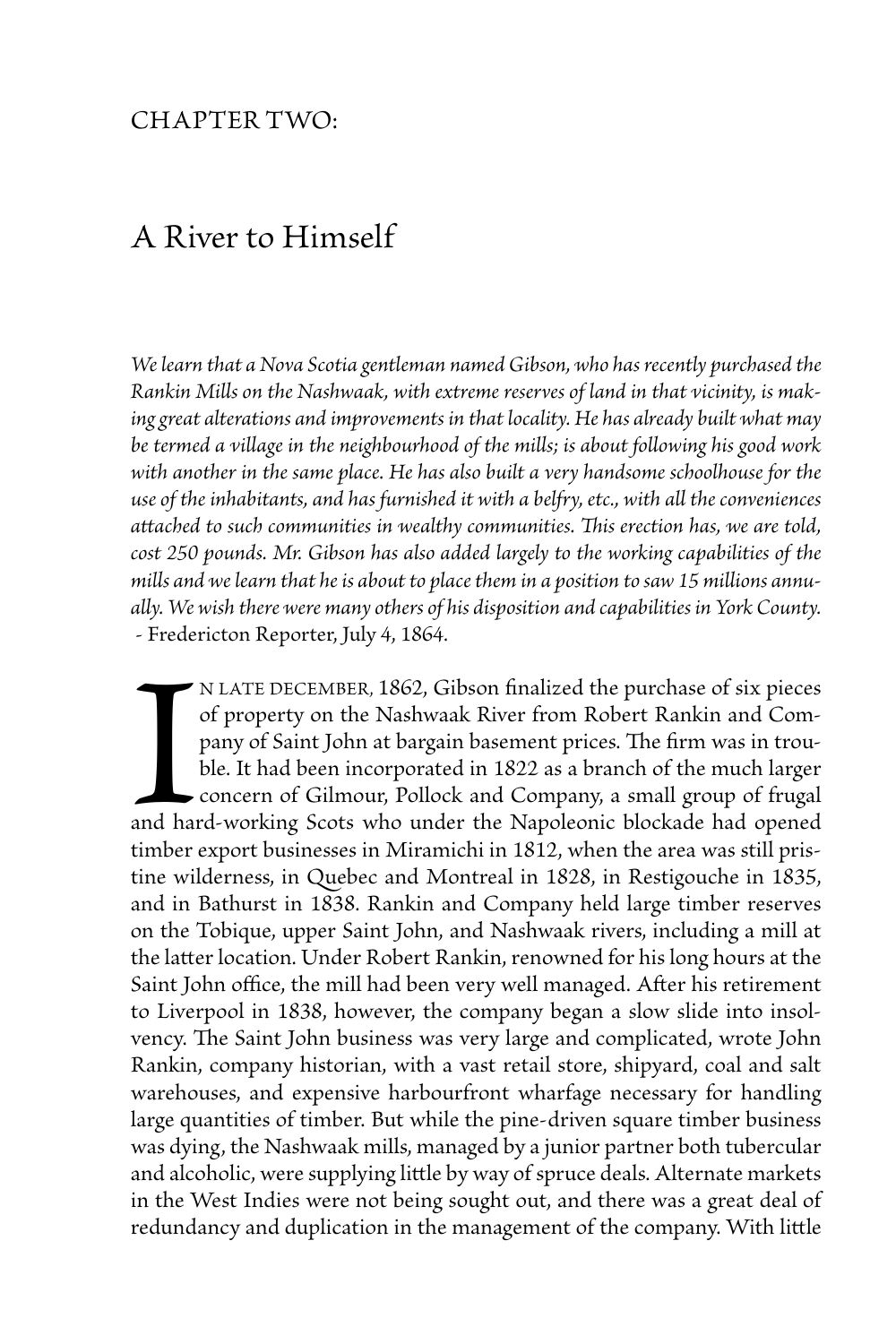else to do beyond worry about how to pay the bills, remembered an employee, "drink began before breakfast" and continued the rest of the day.

The Nashwaak mill was the relic of a much older mill, perhaps the first such in the Saint John River valley. "On a very old plan," reported a correspondent to the *St. John Telegraph* in 1883, "which appears to have been made about 1765 by some persons from Massachusetts, who intended establishing a colony to be called Newton, a short distance above the mouth of the Nashwaak, there is laid down a sawmill upon the very spot where the Marysville mills, owned by Mr. Gibson, now stand." Later, by 1820, local magistrate Stair Agnew owned a sawmill on the site which in 1829 was leased by his estate to Alexander McLaggan and others, who were only partially successful in their attempt to extend the dam across the river. In 1832 this lease was sold to Nathaniel Blake, who purchased it with money borrowed from Robert Rankin. Additional loans from Rankin led to an overextended business, and in 1839 Rankin foreclosed on the mortgage. The mill stood idle for a number of years, and in 1845 was put up for sale.

Its advertisement in the *New Brunswick Courier* for that year described the property as comprising "one Mill, containing six saws in single gates; one mill, containing two saws in single gates; with a grist mill, in good order, driving two pair of stones." Though the saws were single, gangs could be easily substituted at little cost. The draw, in "perfect and complete order, having been completed at very great expense . . . runs entirely across the river Nashwaak, thus securing the whole waters of the river for the driving of the mills." In addition there was also a fine store, a blacksmith shop, with cottage and garden, and a number of houses for the millmen. The mill came with 7,000 acres of land, and taking everything together it was asserted that "There can scarcely be found within this province such a valuable water privilege," the whole business "well deserving the attention of any party wishing to embark in the lumber trade."

There being no takers for this extraordinary offer, the mill eventually fell into ruin. Into the void stepped Alexander Gibson. Edward Jack, Gibson's scholarly surveyor, related much later, in an article for the *St. John Sun*, that about thirty years previously (apparently after Gibson and King had parted ways at Lepreau) he had been asked by Samuel King, then a prominent merchant of Calais, if he knew of a good site on the Saint John River for the manufacture of spruce deals. Jack replied that he had heard from John Bradbury, a leading New Brunswick lumberman, that the Nashwaak River was excellent. It turned out that Robert Rankin and Company, owners of a large mill on that river, were anxious to dispose of their property and were willing to part with it for \$28,000, even though they had sunk \$130,000 into it themselves.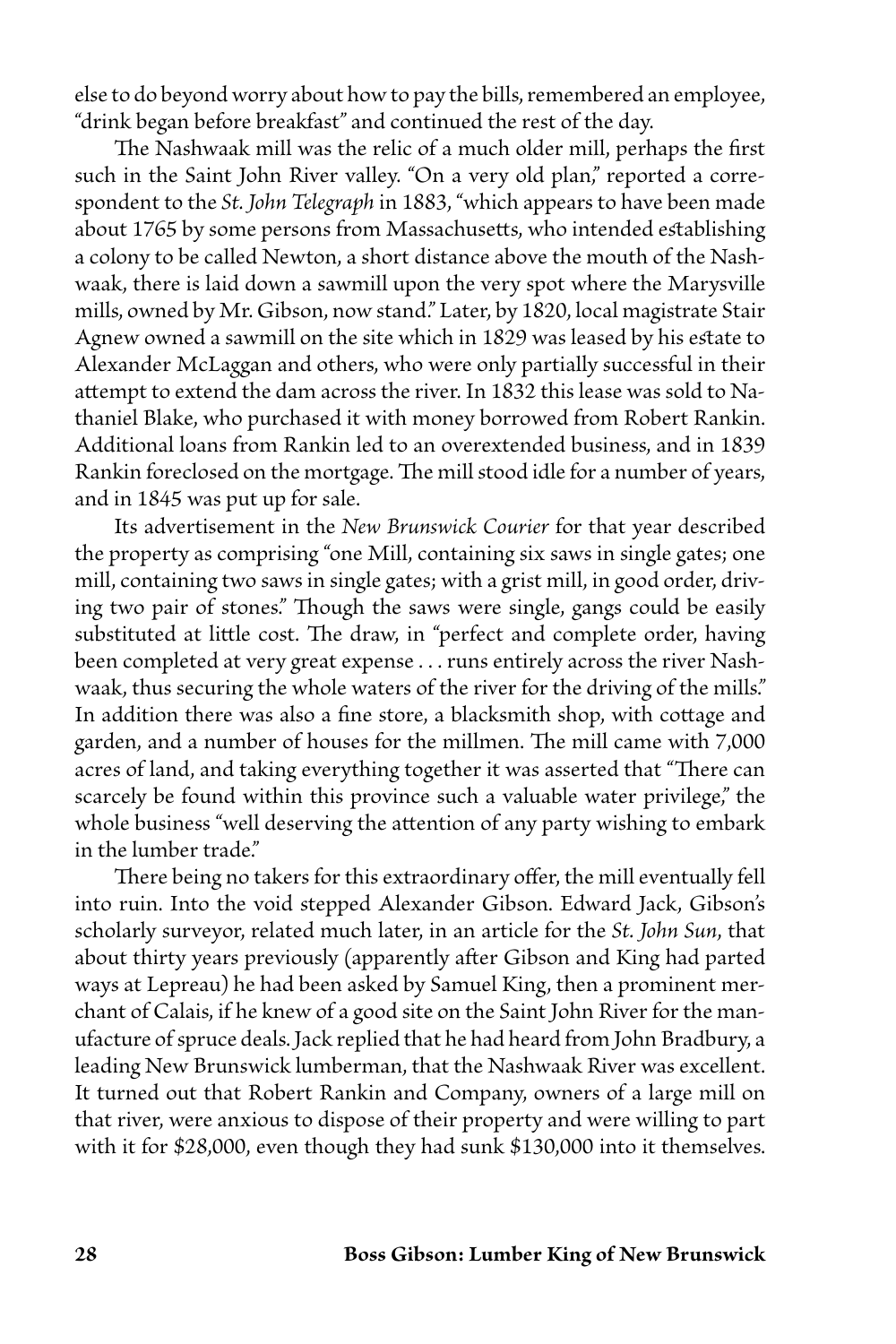Edward Jack and Thomas Robinson (probably Alexander Gibson's brotherin-law) ascended the river with an Indian guide to look over the site.

What Jack found was not the golden property of the Rankin ad, even allowing for fifteen years of neglect, but rather "a large mill in a bad state of repair; a store, and a few mean, dirty-looking houses. The place was unhealthy, typhoid fever being endemic, owing to the use of water from a filthy well that stood behind the store, and into which drained bacteria from the neighboring cesspools. The cause of religion was represented by a small, unpainted building with a truncated spire just large enough to hold a bell. The edifice stood on a piece of low land and diverged very considerably from the perpendicular." With their considerable experience in the business of spruce lands, Jack and Robinson saw that beyond the run-down mill, dirty buildings, and crooked church lay 7,000 acres of prime spruce land, as good as they had ever seen, along with a long river extending contiguous to the vast and largely untouched land holdings of the New Brunswick and Nova Scotia Land Company, ripe for the picking. Upon his return to Calais, Jack recommended the property to King, but when the latter declined to accept the \$28,000 purchase price, "Mr. Gibson, hearing of the property, came up the Saint John River, saw and purchased the property."

Gibson seems to have driven a hard bargain. What the Rankin Company had hoped to obtain \$28,000 for went finally for £7,300 sterling. Gibson paid £2,800 down and negotiated a loan from Francis Ferguson, the Company's solicitor, partner and part-owner, of £4,500 to cover the balance. In exchange he secured, on the mill side of the Nashwaak, the Waterloo Mill tract, including the mills and buildings; 5,675 acres of spruce land upriver, reaching to the boundary of the New Brunswick and Nova Scotia Land Company holdings to the west; as well as the right to drive and boom logs along a stretch of the river known as the "Narrow Passage." On the other or highway side of the river Gibson obtained 470 acres of a tract of 630 acres granted to George and Urban Agnew, and purchased 160 acres of the remainder, including Holly Brook Farm, as well as 480 acres of land slightly upriver and spanning the Nashwaak. The total was about 6,655 acres.

Though the deal was formally closed on December 30, 1862, Gibson, his family and men had probably moved onto the property some time before this. Jack related that the first things Gibson did when he went upriver to investigate what other lands were for sale were to fill in the poisoned well, thoroughly renovate the mill, and bring in skilled mill hands. Then he did two simple and obvious things - simple and obvious to him at least - and in the judgement of all later commentators the key to his later success. First, he sent expert lumbermen up the river to clear out the branch streams and build dams. Then he had his men build a mile of piers, consisting of caissons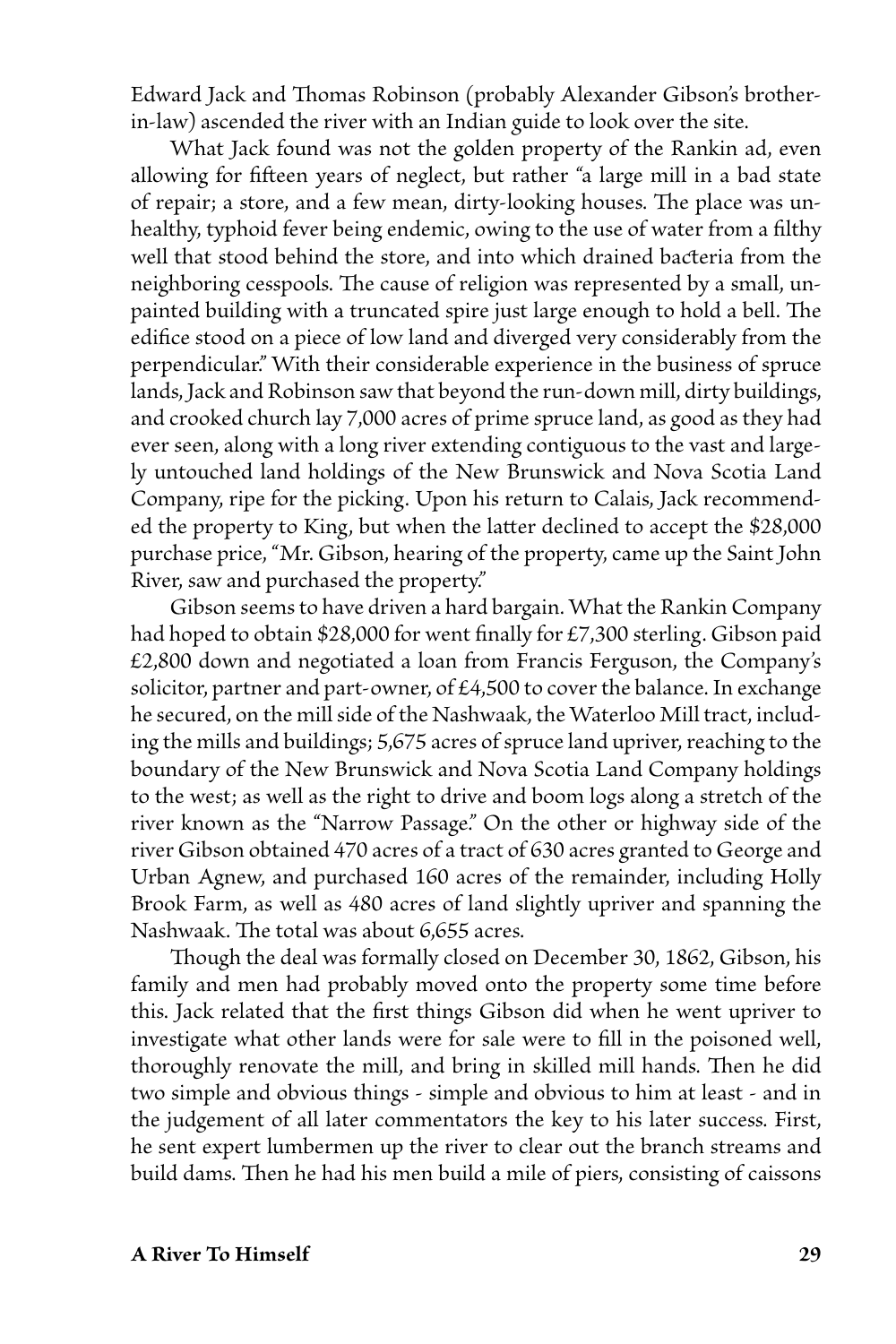of squared timber filled with stone and sunk to the river bottom, just upriver from the mill, the anchors for a giant boom large enough to contain the entire drive. "The former owners," wrote Jack, "had not seen the necessity of the thing, and instead of doing the river driving entirely in the spring, when the water was high and flow constant, they could only drive a very few logs at a time into the very small boom at their mills, and thus they were river driving all summer." The boom served also to ensure that if any of the smaller upriver booms broke, as sometimes occurred, little would sneak past the mill.

According to a story published in the *Fredericton Herald* in 1902 (in an issue now lost but reproduced partially in the *St. Andrews Beacon*), Gibson's first cruise up the Nashwaak to his logging camp started on December 15. Whatever the cause - and it could have been a late decision to purchase, problems putting the properties and river in basic running order, or negotiations with the Rankin Company - this was very late in the year. Typically, the lumbermen were in the woods by first snowfall, and by mid-December a good deal of spruce would already have been cut and piled. As the spring drives would begin by late March or early April, it would have been absolutely critical for Gibson to make some kind of profit over the winter. He could not expect a return on his lumber until the fall of the next year, and in between were all the associated expenses of cutting, shipping, paying his men, and so on.

According to the story, the day set for departure opened with a blinding snowstorm, and it was thought by many that the expedition would have to wait for clear weather before starting out. But the naysayers did not know Mr. Gibson, remembered an eyewitness, because at the appointed hour he and his axmen and scalers were assembled and ready to start out. What with the bad weather the horses were able to make only 28 miles in the first day, and the first night was spent at Johnston's farm. The parlour was furnished with a box stove and the floor, and for entertainment there were Gibson's Scotch songs and silly stories by a certain "Polly," an Irishman who seemed to be a kind of clown and camp hanger-on. "Mr. Gibson," recalled the teller, "then possessed a rich tenor voice, and could sing a Scotch or Irish song with just expression and rare effect. I remember two songs he sang that night, 'I'll awa to Nannie' and 'Lochaber no More.' When he finished the last song he said, 'Now Polly for a story.' So Polly told us a bear story as follows." And here Polly told the tale of about how once on the St. Croix he got a big bear that was following the sled drunk with chunks of beef soaked in a pail of rum ("Ye know, Sandy," he needled, "we couldn't cut them logs without rum."), knocked him on the head and dragged him to camp. Gibson listened quietly to this absurdity, then took out his notebook and speaking aloud wrote: "Here we are at Johnston's this evening of the 15th of December listening to Polly's